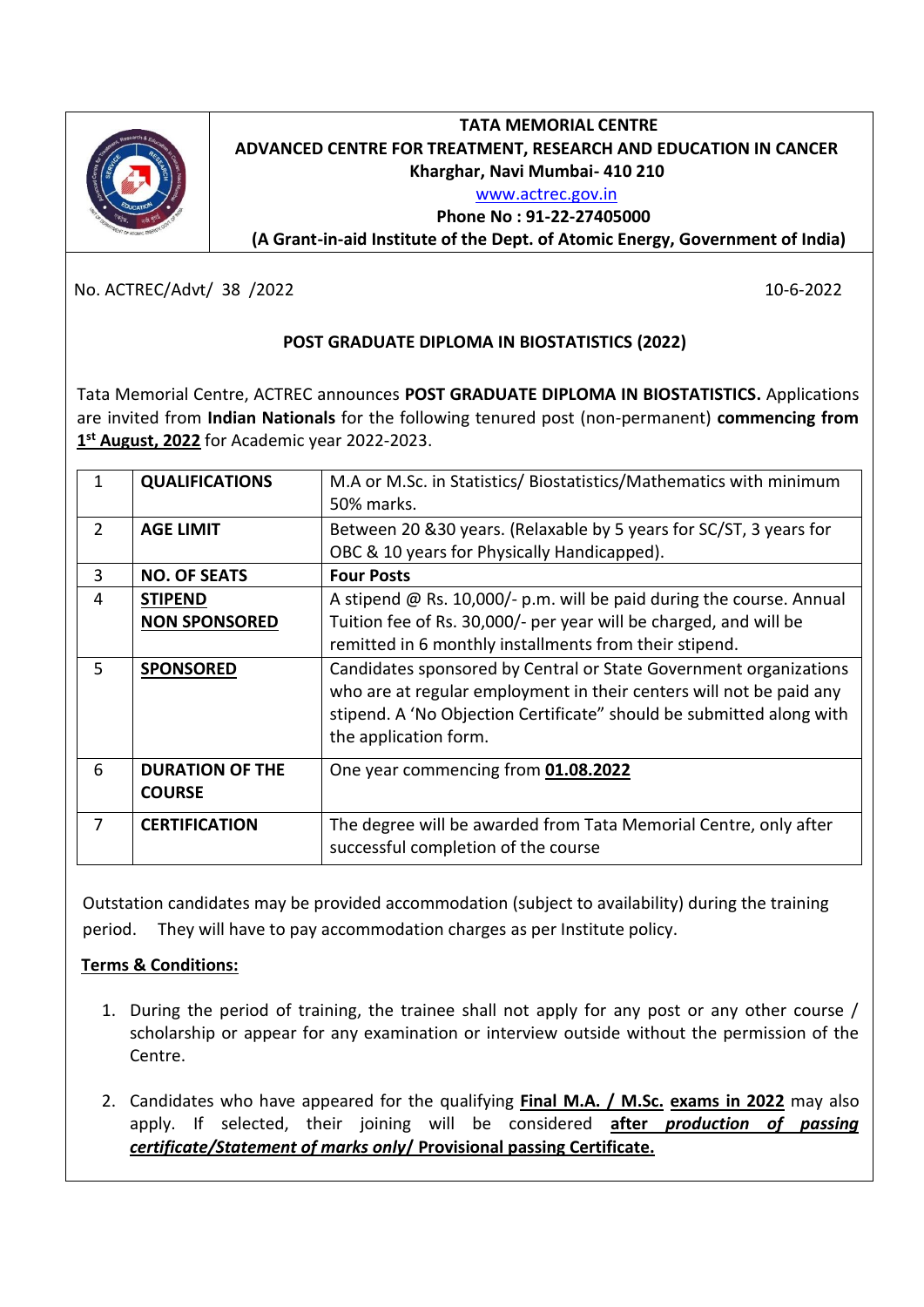- 3. The candidates who are in service must submit their applications through the Head of their Institution with a NOC.
- 4. Online applications in the prescribed form for the post applied with attested copies of all certificates. The Online application forms must be filled out completely in all respects. Copies of all relevant documents (If available) should be uploaded on portal. Incomplete applications and in-service candidates whose applications are not forwarded through proper channel will be rejected. The Tata Memorial Centre also reserves the right to reject any or all the applications without assigning any reasons thereof. Applications sent by Fax, E-mail or any other mode will not be entertained/accepted.
- 5. **General & OBC candidates have to pay the Online Registration Fees Rs.250/-** by using Debit Card / Credit Card only. **SC/ ST / Female candidates / Persons with disabilities are exempted from paying of fees while submitting application.** Fees once paid will not be refunded under any circumstances. Candidates shall verify their eligibility for the post before applying and making payment of application Fee.
- 6. Last date for online application is **29.06.2022 up to 05.30 p.m. Candidates should upload attested copies of Documents/ Certificates on portal.** The candidates are advised to submit online application well in advance without waiting for the closing date.
- 7. Persons working under Central / State Government / Autonomous Body / Semi Government Organizations and other Public Sector Undertakings must forward their applications through (proper channel) the head of the organization.

## 8. **Late & incomplete applications are liable to be rejected. No correspondence of any kind will be entertained.**

- 9. The Tata Memorial Centre reserves the right to cancel the posts, fix minimum eligibility standard/ bench mark and restrict no. of candidates to be called for MCQ/Interview taking into account various factors like no. of vacancies, performance of the candidate etc., and decide to determine the qualifying marks for selecting candidates for the interview. Merely fulfilling the prescribed qualifications will not entitle an applicant to be called for MCQ/Interview. The Tata Memorial Centre also reserves the right to fix minimum eligibility standard/cut-off marks (Group /Stream /Discipline/Category-wise etc.) while finalizing such candidates to be called for interview as well as selecting the candidates for final selection after the interview. The decision of the Tata Memorial Centre in this regards shall be final and binding and no correspondence in this regard will be entertained with the candidates.
- 10. All correspondence with the applicant will be done through email only [\(crs@actrec.gov.in\)](mailto:crs@actrec.gov.in) Tata Memorial Centre, ACTREC will not be responsible for any loss of email sent, due to invalid/wrong email ID provided by the candidate or delivery of emails to spam/bulk mail folder etc.
- 11. List of short listed candidates for online interview will be uploaded on ACTREC website on **01.07.2022** after 5:00pm.
- 12. Candidates will be interviewed on **Wednesday 06.07.2022.**